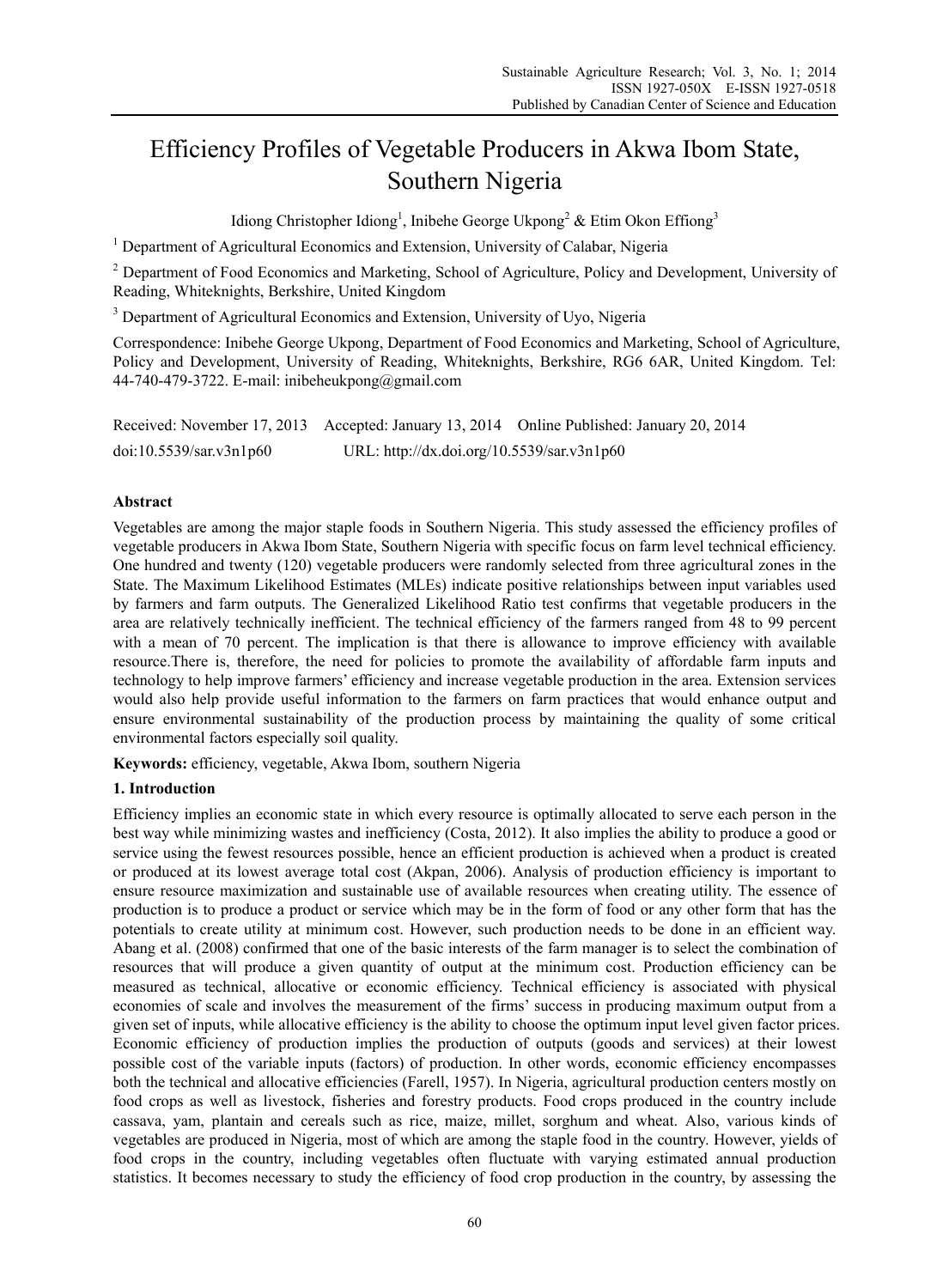profiles of producers in terms of resource use.

In Nigeria, food crop production, including vegetables is dominated by small scale farmers, mostly women who still use traditional farming systems and crude implements, which alongside their varying socioeconomic characteristics have influence on their efficiency in production and resource use. Vegetables are of great nutritional value and important sources of vitamins and minerals, and dominate the diets of most Nigerians. For instance, in Akwa Ibom State, vegetables such as pumpkins (*Telferia occidentalis*) and water leaf (*Talinum fruticosum*) receive high popularity due to their high consumption demands by people in the area. These vegetable crops form the major types of vegetables commonly cultivated by both rural farmers and those into urban or backyard food crop production in the area (Mbanasor & Kalu, 2008). Moreover, inefficiency in resource use can result to low productivity in food crop production. As Nigeria's population continues to increase; there is a high need to ensure efficient food production to promote food security with sustainable use of resources. In other words, since resources are limited, being able to produce efficiently allows for higher levels of production. It is important to produce as much as possible without wasting available resources, hence, the need to improve the production efficiency of the farmers. Efficient production, therefore, will not only prevent wastage, but also help make more food available to meet high food demands in the country. This study therefore was aimed at estimating a production function for leafy vegetable producers in the study area and determining their levels of efficiency, as well as proffering recommendations based on findings.

## **2. The Concepts of Production Efficiency**

The best production process should involve the use of fewer inputs and being technically more efficient. Efficiency implies an economic state in which every resource or a combination of inputs is optimally allocated to produce maximum outputs while minimizing waste and inefficiency in the production process. It also implies the ability to produce a good or service using the fewest resources possible, hence, an efficient production is achieved when a product is created or produced at its lowest average total cost (Akpan, 2006). The identification of the concepts of production efficiency is therefore, important, for instance, analysis of technical and allocative efficiency can be helpful for policy formulation and economic decisions aimed at achieving maximum outputs with minimum inputs while ensuring resource sustainability. In other words, the knowledge of the production function of a given agricultural enterprise, for example, the fisheries, animals and crops, would enable the formulation of a response to future changes that might occur, including; reduction of the labour force and technological innovations, as well as, the possibility and extent to substitute one input for another, with a view to achieve maximum production efficiency (FAO, 1999). Moreover, the existence of technical inefficiency enables identification of the sources of inefficiencies in production (Giroh, Valla, Mohammed, & Peter, 2008).

Efficiency of production is therefore, usually considered in different forms such as technical and allocative efficiencies (Tsue, Lawal, & Ayuba, 2012), and in a broader context, in terms of economic efficiency. Yotopoulos and Lau (1973) explained that economic efficiency can be decomposed into two components, including technical efficiency and price efficiency. Technical efficiency is associated with physical economics of scale and involved the measurement of the firms' success in producing maximum output from a given set of inputs, while allocative efficiency is the ability to choose the optimum input level given factor prices (Farrell, 1957). In other words, technical efficiency describes "the physical ratio of product output to the factor inputs" (Adewale & Aromolaran, 2009). Economic efficiency of production, therefore, implies that goods are produced at their lowest possible cost of the variable inputs used in the production process.

#### **3. Methodology**

This study was carried out in Akwa Ibom State in Southern Nigeria. The State is bounded on the North by Cross River and Abia States and in the South by the Atlantic Ocean. To the East, it is bounded by Cross River State and in the West by Rivers and Abia States. It has a land area of  $7081 \text{ km}^2$  and an estimated population of over 4.8 million people (NPC, 2006) spread over 31 Local Government Areas (LGAs). The State lies within the tropical rainforest belt; hence it has a longer rainy season in April to November while dry season lasts only from December to March. The State has very rich potential for agriculture supported by its numerous water resources including rivers, ponds and streams. The rivers support a wide range of irrigation farming and fishing, while its green vegetation also supports livestock farming. Crops widely grown include food crops such as yam, swamp rice, cassava, cocoa yam, plantain, banana and vegetables such as, water leaf, fluted pumpkin, and garden egg. Tree crops common in the area include oil palm, citrus, rubber and mango. There are also numerous forest reserves in different areas within the State useful for a wide range of forestry activities to support the livelihood of the rural people.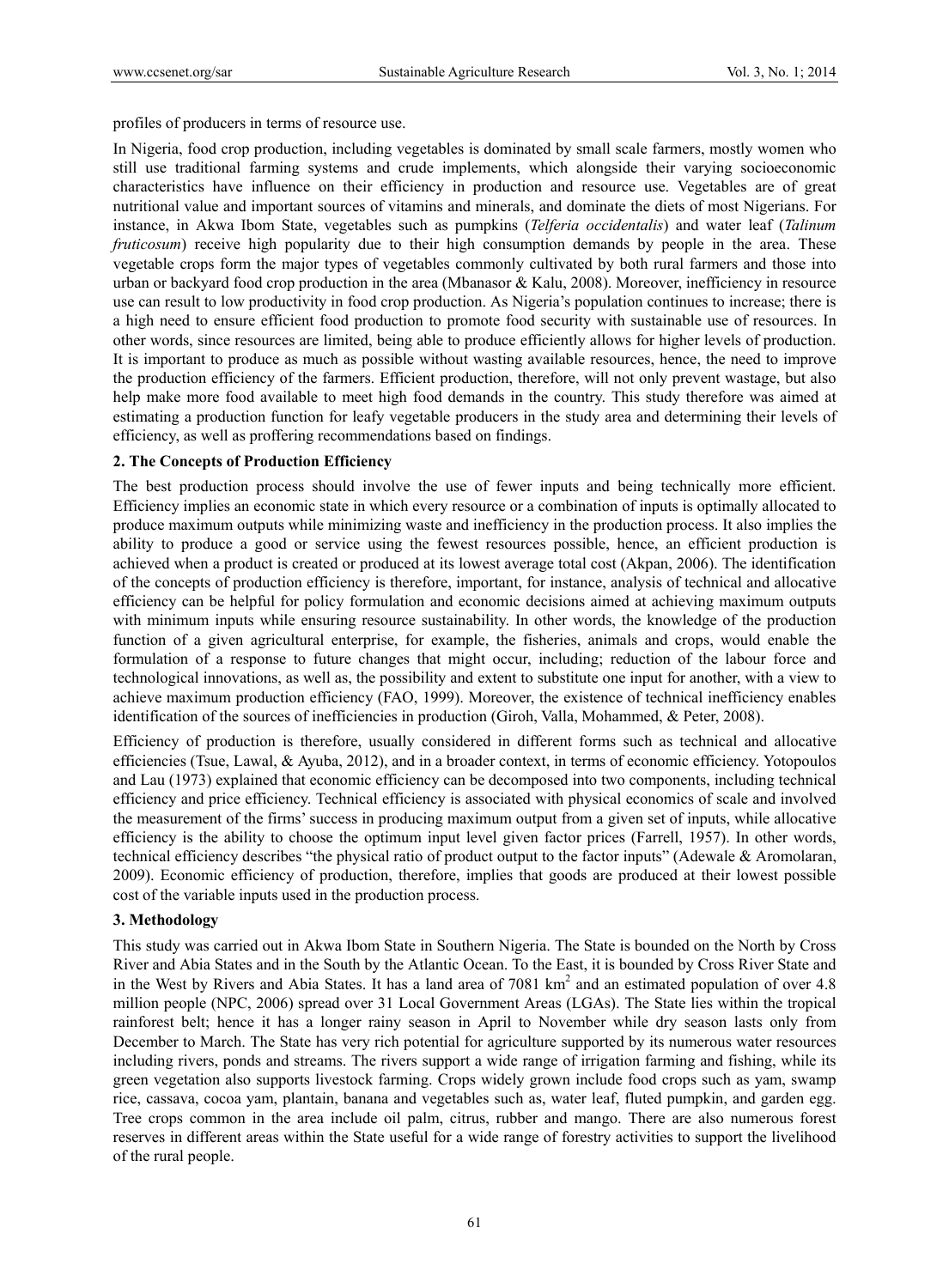#### *3.1 Sampling Procedure and Sample Size*

A multi-stage sampling procedure was employed to select the sample size needed for the study. In the first stage, three areas in the State, namely; Ikot Ekpene, Uyo and Eket were purposively selected given the intensity of vegetable production in these locations. In the second stage, assistance of Extension officers was employed to help identify fifty (50) vegetable producers in each of the locations selected for the study. A total of one hundred and fifty vegetable producers were contacted for the study. Only waterleaf producers and farmers who also produce waterleaf among the major crops grown in the area were selected and interviewed for the study. In the final stage, one hundred and twenty (120) of the waterleaf producers (40 farmers in each location) were interviewed for the study.

#### *3.2 Data and Methods of Collection*

Primary data obtained on vegetable production included; output of vegetable production per farmer, type and amount of labour used, value of rent for land, quantity of fertilizer and or manure used as well as capital. The outputs of waterleaf were obtained in their local measures (bundles) which were later converted to the standard units of the kilogramme. The data obtained covered the previous year's production season and was done using interview schedules.

The study applied the concepts of the stochastic frontier production model (Aigner, Lovell, & Schmidt, 1977) for food crop as used in (Lovell, 1993; Greene, 1993), this can be specified as follows:

$$
Q = f(X_i) + \varepsilon_i \tag{1}
$$

and,

$$
Q = \alpha + \beta X_i + \varepsilon_i \tag{2}
$$

Where,

 $Q =$  Output of food crop in ith farm

 $X_i$  = Vector of inputs used by ith farmer

 $β = Vector of unknown parameters$ 

 $\alpha$  = Intercept

 $\varepsilon_i$  = Error term

A Cobb-Douglas function was fitted to the stochastic frontier production function and estimated. The vegetable production function is specified as follows;

$$
LnY = Ln\beta_0 + \beta_1 LnX_1 + \beta_2 LnX_2 + \beta_3 LnX_3 + \beta_4 LnX_4 + \beta_5 LnX_5 + \varepsilon_1
$$
\n(3)

Where,

 $Ln =$ natural logarithm

 $Y =$  output of vegetable  $(Kg)$ 

 $X_1$  = farm size (hectares)

 $X_2$  = labour input (man-days)

 $X_3$  = capital investment (Nigerian Naira)

 $X_4$  = Manure/fertilizer (Kg)

 $X_5$  = planting materials (Naira)

 $\beta_0 = Y -$  intercept

 $β_1$ ,  $β_2$ ,  $β_3$ ,  $β_4$  and  $β_5$  are coefficients to be estimated.  $ε_i$  = Error term as defined in Equations (1) and (2).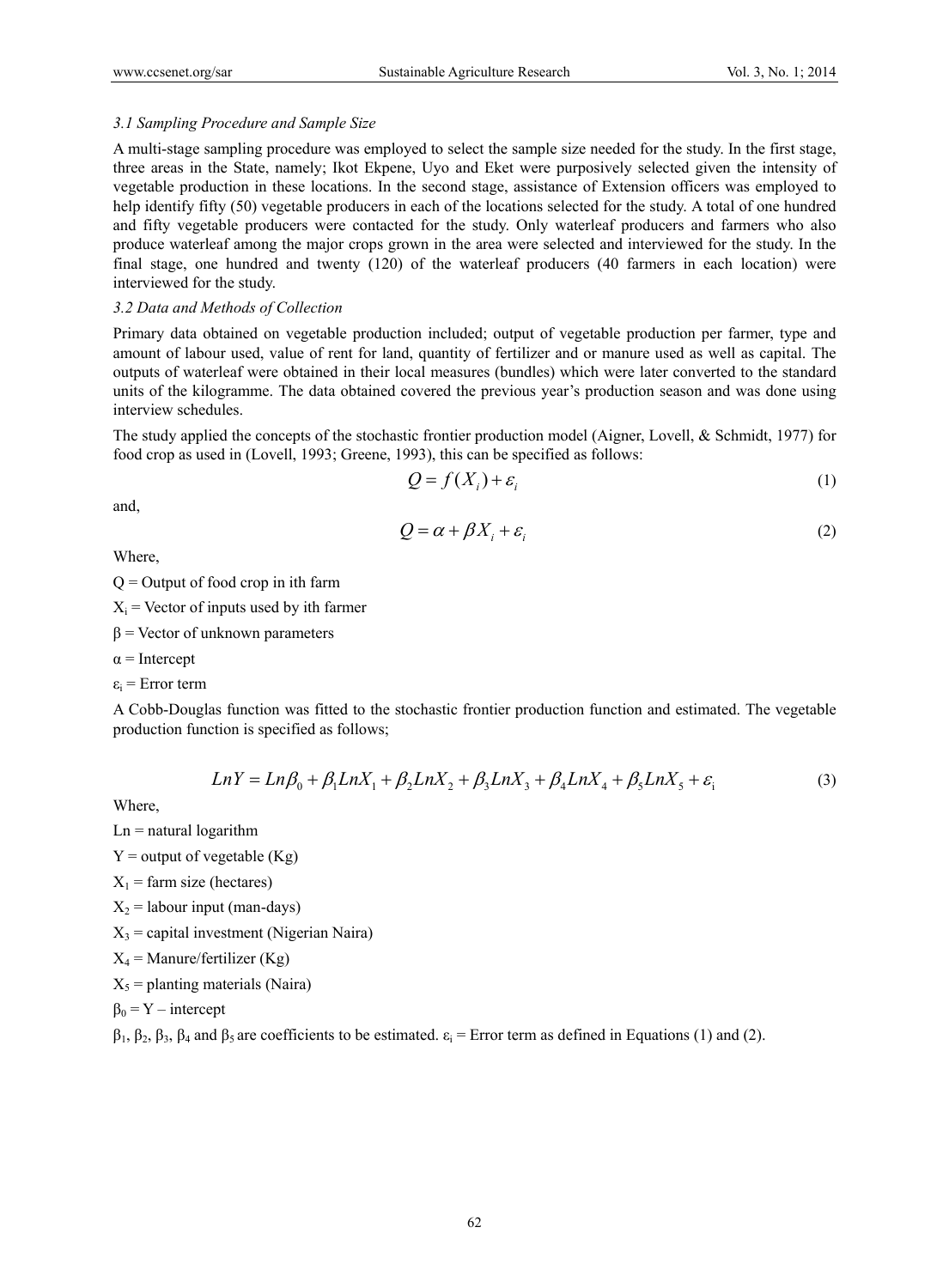## **4. Results and Discussion**

| Variables                  | Unit     | Mean    | <b>Standard Deviation</b> |
|----------------------------|----------|---------|---------------------------|
| Output(Y)                  | Kg       | 5879.75 | 43.05                     |
| Farm size $(X_1)$          | Ha       | 0.0543  | 0.01                      |
| Labour $(X_2)$             | Man-days | 121.54  | 64.74                     |
| Capital $(X_3)$            | Naira    | 2045.24 | 54.81                     |
| Manure/fertilizer $(X_4)$  | Kg       | 28.25   | 12.05                     |
| Planting materials $(X_5)$ | Naira    | 7445.5  | 23.42                     |

Table 1. Summary statistics of output and inputs used by leafy vegetable producers in Akwa Ibom State

Source: Computed from field survey data, 2010.

Table 1 shows the summarized statistics of the mean levels of output and inputs used by the vegetable (waterleaf) producers in the study area. The average output by a vegetable producer in the study area was 5879.75 kilograms of waterleaf during the production period, while the average farm size for cultivation of vegetables was about 0.05 hectares indicating the small scale nature of vegetable production in the area. The results also show that the producers used about 121.54 man-days of labour mainly from family labour due to the high cost of hired labour in the area. Average capital invested by the vegetable producers on their farms was 2045 .24 Nigerian Naira. This is an indication of low external input use in vegetable production in the area. In terms of planting materials, they used about 7445.5 Nigerian naira worth of it while using about 28.25 kilograms of fertilizer combined with manure. The limited use of these inputs, and the continuous cropping of vegetables on the same parcels of land over time, can result in nutrient mining which would adversely affect crop yields.

Table 2. Maximum Likelihood estimates of the stochastic production frontier function for vegetable producers in Akwa Ibom State

| Variables                  | Coefficients | Standard errors | t-ratios  |
|----------------------------|--------------|-----------------|-----------|
| Intercept                  | 2.3242       | 0.3094          | $7.51***$ |
| Farm size $(X_1)$          | 1.2443       | 0.5335          | $2.33**$  |
| Labour $(X_2)$             | 0.4376       | 0.1889          | $2.32**$  |
| Capital $(X_3)$            | 0.0456       | 0.0591          | 0.77      |
| Manure/fertilizer $(X_4)$  | 0.1897       | 0.0564          | $3.36***$ |
| Planting materials $(X_5)$ | 0.6554       | 0.2471          | $2.65**$  |
| Returns to Scale (RTS)     | 2.5726       |                 |           |
| Gamma $(y)$                | 0.919        | 0.285           | $4.68***$ |
| Sigma square $(6^2)$       | 0.754        | 0.043           | $3.78***$ |
| Log Likelihood Function    | 87.45        |                 |           |
| Log likelihood Ratio (LR)  | 32           |                 |           |

Note: \*\*\* Significant at 1% level, \*\* Significant at 5% level.

Source: Computed from field survey data, 2010.

Table 2 shows the Maximum Likelihood Estimates (MLEs) of the Cobb-Douglas stochastic production frontier function for vegetable (waterleaf) producers in Akwa Ibom State. The results show that the coefficient of farm size  $(X_1)$  is positive and significant at the 5 percent level. This implies that increase in farm size will result in increased output of vegetables in the area. The coefficient of labour  $(X_2)$  also has a positive sign and significant at 5 percent implying that increase in labour will result to an increase in output. To cope with high labour demand associated with vegetable production, most farmers resort to the use of family labour in order to cut cost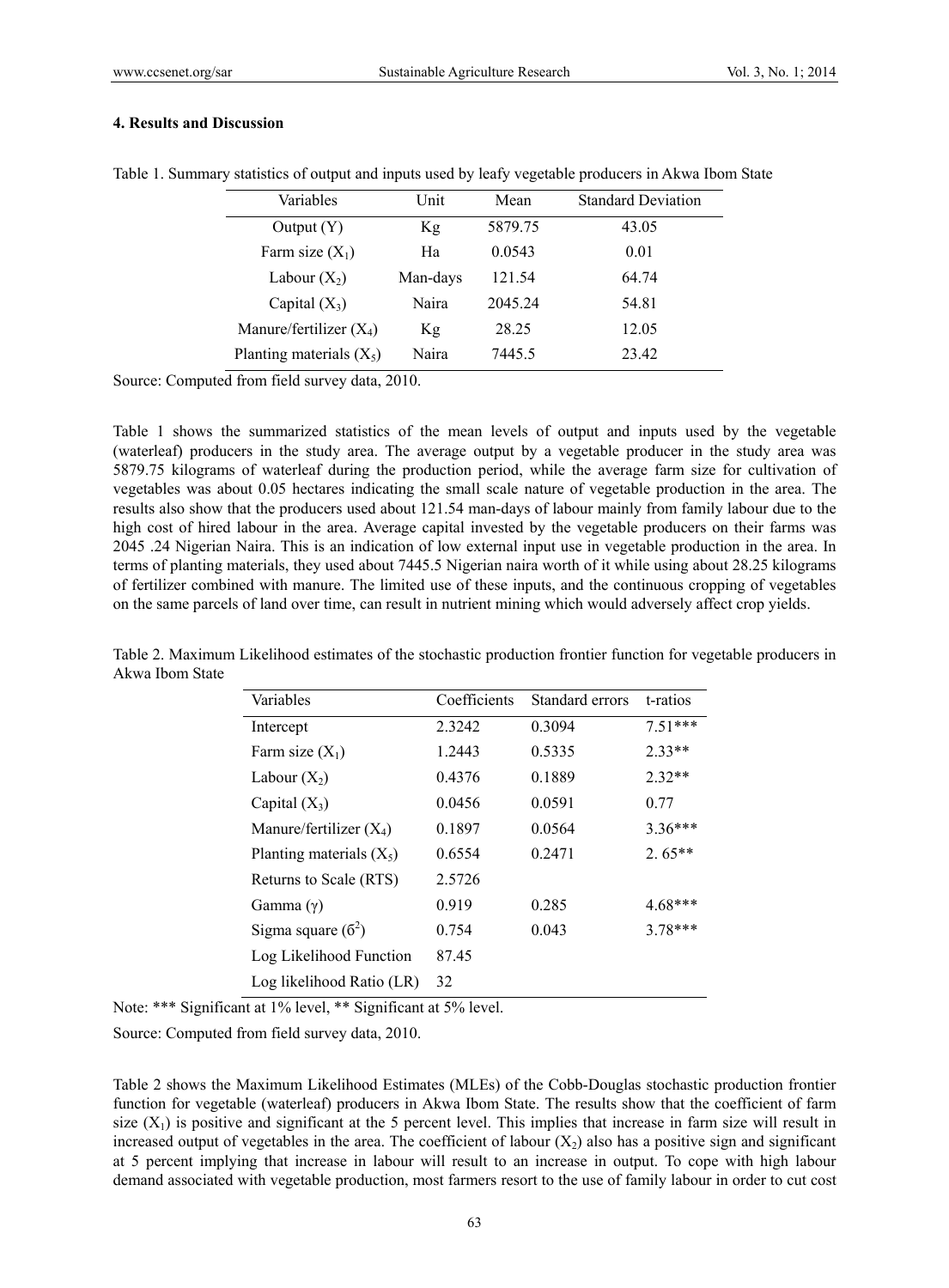of hired labour. However, increased use of family labour can result to labour saturation and lower returns on labour use and inefficiency.

Capital  $(X_3)$  had no significant coefficient although it was positive on a priori basis. The coefficients of Manure/fertilizer  $(X_4)$  and planting materials  $(X_5)$  were also positive and significant at one and five percent levels respectively, this implies that the increase in these variables  $(X_4$  and  $X_5)$  will significantly increase the output of vegetables in the study area.

The elasticity of production with respect to farm size, labour, capital, manure/fertilizer and planting materials indicate that a one percent increase or decrease in these variables will lead to 1.2443, 0.4376, 0.0456, 0.1897 and 0.6554 percent respectively. The sum of the elasticities (2.57); shows an increasing return to scale. This implies that the vegetable producers were operating within the stage 1 of the production function.

The value of the sigma-square ( $\delta^2 = 0.75$ ) is large and significantly different from zero indicating the goodness of fit and correctness of the specified assumptions of the distribution of the composed error term (έі). The gamma (γ), is also very high (0.912) and significant at the one percent level which indicates that influences which are not explained by the production function are the major sources of random errors. It also shows that 91 percent of the variation in the output of vegetables in the study area is as a result of inefficiency in resource utilization.

| Efficiency class   | No. of producers | Percentage |
|--------------------|------------------|------------|
| Less than 50       | 10               | 8.33       |
| $50 - 60$          | 8                | 6.67       |
| $61 - 70$          | 17               | 14.17      |
| $71 - 80$          | 34               | 28.33      |
| 81-90              | 44               | 36.67      |
| 91 and above       | 7                | 5.83       |
| Total              | 120              | 100        |
| Mean               | 70               |            |
| Standard deviation | 31.43            |            |
| Minimum            | 48               |            |
| Maximum            | 99               |            |

Table 3. Efficiency distribution of the vegetable producers in Akwa Ibom State

Source: Computed from field survey data, 2010.

Table 3 shows the distributions of the technical efficiencies of the vegetable producers in the study area. The distribution shows a range from 48 percent to 99 percent. It also shows that the majority (65%) of the producers were within the 71 to 90 percent efficiency levels and only about 5.83 percent were those with efficiency above 90 percent. The mean efficiency level of the producers was 70 percent. This value is higher than the 65%, reported by Udoh and Akpan (2007) but slightly lower than the 72 percent reported by Umoh (2006) and 82 percent (0.82) by Bozoglu and Ceyhan (2007) in their studies. The relatively higher levels of technical efficiency of the Waterleaf producers is an indication that only a small fraction of the losses in their output can actually be attributed to resource wastage. From the results, it can be deduced that for the average vegetable producer (those with an efficiency level of 70 percent) to attain the technical efficiency level of the most efficient producer (those with an efficiency level of 99 percent); the farmer would realize;  $[1-(70/99)] \times 100$ , that is, about 29.3 percent in cost savings. On the other hand, should the least technically efficient vegetable producer (those with an efficiency level of 48 percent) desire to achieve the level of the most efficient vegetable producer, the farmer would achieve cost savings of [1-(48/99)] x 100, that is, about 51.5 percent.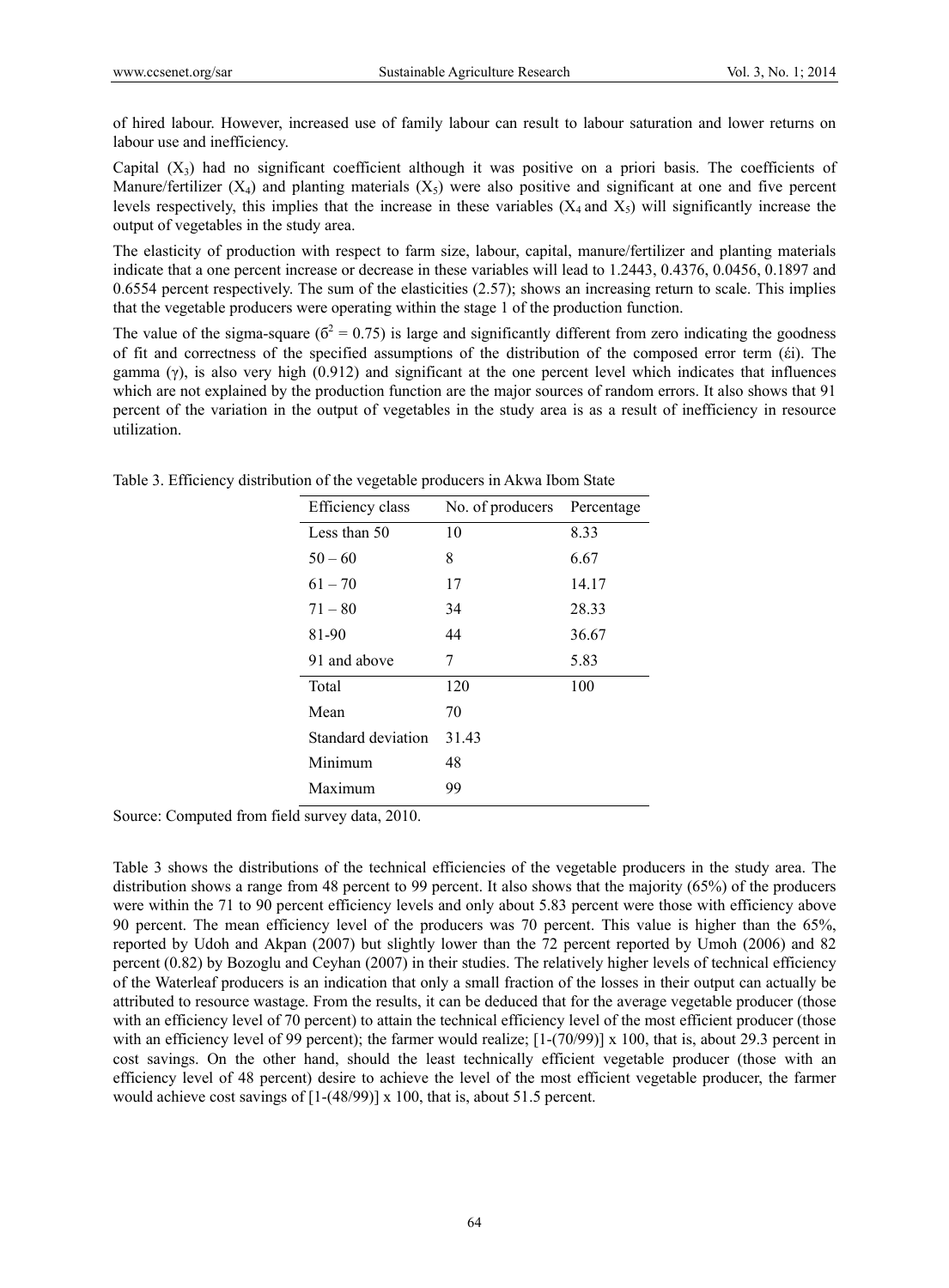Table 4. Generalized likelihood ratio test for technical efficiency of vegetable producers in Akwa Ibom State

|       | Likelihood Function Log likelihood Ratio (LR) ( $\lambda$ ) Critical Value ( $\chi^2$ 0.05) Conclusion |      |        |
|-------|--------------------------------------------------------------------------------------------------------|------|--------|
| 98.54 | 33.32                                                                                                  | 1191 | Reject |

Source: Derived from Table 3, Critical  $\chi^2$  values were obtained from Kodde and Palm (1986).

Table 4 shows the result of the Generalized Likelihood Ratio Test (GLRT) used to test the hypothesis that vegetable producers in Akwa Ibom State are fully technically efficient (γ = 0). The result indicates the rejection of the null hypothesis of full technical efficiency (and the conclusion that vegetable producers in the study area are not fully technically efficient in resource use).

# **5. Conclusion and Recommendations**

One of the major findings of this study is that vegetable producers in the study area are not fully technically efficient. However, there is the possibility to increase productivity of the farmers by improving their levels of efficiency with available resources and improved level of technology. This can be achieved by identifying variables that cause inefficiency in vegetable production in the area and making suitable policies that can address them. Such policies should make provision for availability of affordable farm inputs, farmers' training and improved technology to enhance increased vegetable production in the area. Extension services would also be important to help provide information to the farmers on farm practices that would not only enhance output but also ensure environmental sustainability of the production process. Since vegetables are among the staple food items in the area, improvement in vegetable production will help promote food security and improve the livelihood of the people, by also increasing the income of vegetable producers and making more vegetables available for household consumption and the markets.

#### **References**

- Abang, S. O., Agom, D. I., Enyenihi, E. A., & Ele, I. E. (2008). *Introduction to Farm Management: Principles, Plans, Budgets and Control*. King Judah Publishers, Calabar, Nigeria.
- Adewale, T. I., & Aromolaran, A. B. (2009). Micro-credit and Technical Efficiency in Food Crops Production: A Stochastic Frontier Approach: *Adv. in Nat. Appl. Sci., 3*(2), 156-165.
- Aigner, D. J., Lovell, C. A. K., & Schmidt, P. (1977). Formulation and Estimation of Stochastic Frontier Production Functions. *Journal of Econometrics, 6*, 21-37. http://dx.doi.org/10.1016/0304-4076(77)90052-5
- Akpan, O. E. (2006). *Economics of Production: Theory, Principles and Applications*. Calabar: Wusen Press Limited.
- Bozoglu, M., & Ceyhan, V. (2007). Measuring the Technical Efficiency and exploring the Inefficiency determinants of Vegetable Farms in Samsun Province, Turkey. *Agricultural Systems, 94*(3), 649-656. http://dx.doi.org/10.1016/j.agsy.2007.01.007
- Costa, A. L. (2012). Vehicle Miles Traveled (VMT) Fee Financing Alternatives: Lessons learned and Future Opportunities (p. 19). A Thesis submitted to the Graduate School, University of Massachusetts Amherst. Retrieved from http://scholarworks.umass.edu/do/search/?q=ashley%20costa&start=0&context=179873
- Food and Agricultural Organization (FAO). (1999). Micro-economic Analysis of Production. Fisheries and Aquaculture Department, Food and Agriculture Organization. Retrieved from http://www.fao.org
- Farrell, M. J. (1957). The Measurement of Productive Efficiency. *Journal of Royal Statistical Society (Series A: General)*, *120*(3), 253-290. http://dx.doi.org/10.2307/2343100
- Giroh, D. Y., Valla, W., Mohammed, A., & Peter, O. (2008). Analysis of Technical Inefficiency of Gum Arabic Based Cropping patterns among Farmers in the Gum Arabic Belt of Nigeria. *Journal of Agriculture and Social Science, 4*(3), 125-128.
- Green, W. H. (1993). *The Econometric Approach to Efficiency Analysis*. In *The Measurement of Productive Efficiency: Techniques and Applications*', H. O. Fried, C. A. K. Lovell & S. S. Schmidt (Eds.). (pp. 132-145). New York: Oxford University Press.
- Kodde, D. A., & Palm, F. C. (1986). Wald criteria for jointly testing Equality and Inequality restrictions. *Econometrica, 54*(5), 1243-1248. http://dx.doi.org/10.2307/1912331
- Lovell, C. A. K. (1993). *Production Frontiers and Production Efficiency*. In H. O. Fried, C. A. K. Lovell & S. S.